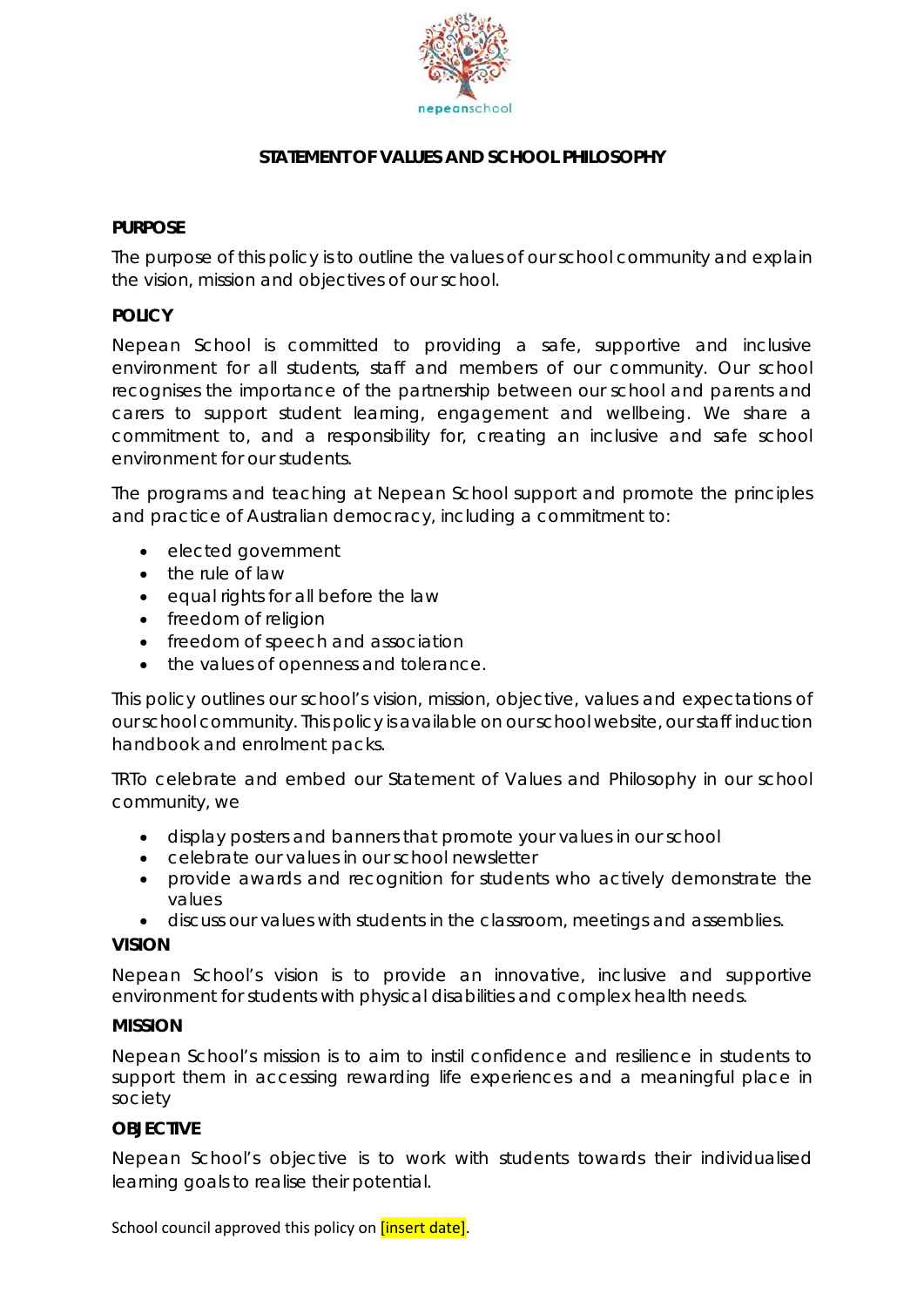# **VALUES**

Nepean School's values are

*Our Values*

- *Excellence and best practice in learning and teaching*
- *A sense of belonging through social connectedness*
- *Creating and celebrating success together*
- *Teamwork and perseverance*
- *Respect*
- *Communication and empowerment*
- *Independence and a strong sense of self*
- *Equity*
- *Right to learn, play & communicate in a safe environment*

### **BEHAVIOURAL EXPECTATIONS**

#### **Shared Expectations**

Nepean School has developed shared expectations to ensure that the learning, safety and rights of **all are respected**. The expectations are intended to be **positive** in that they set out what are expected and appropriate behaviours for our school community. Our shared expectations are intended to **support individual students and families** that come from diverse of backgrounds, communities and experiences.

#### **Expectations of students**

- Join in at school in a positive way and strive for personal best
- Treat classmates/teachers with respect and dignity
- Value school resources
- Support classmates
- Play and work safely at all times
- Follow our school rules
- Demonstrate our school values

#### **Expectations of Teachers/Therapists**

- Understand the individual needs of students and accommodate those needs through implementing a range of strategies
- Ensure each student has an equal opportunity to participate
- Listen to students and value their contributions
- Use each student's individual communication system
- Enable access to learning
- Create engaging and motivating learning opportunities and environments for students
- Ensure students are aware of and understand our school values and rules
- Ensrure students are supported to enage in positive behaviour through explicit teaching
- Provide a wide range of resources to engage students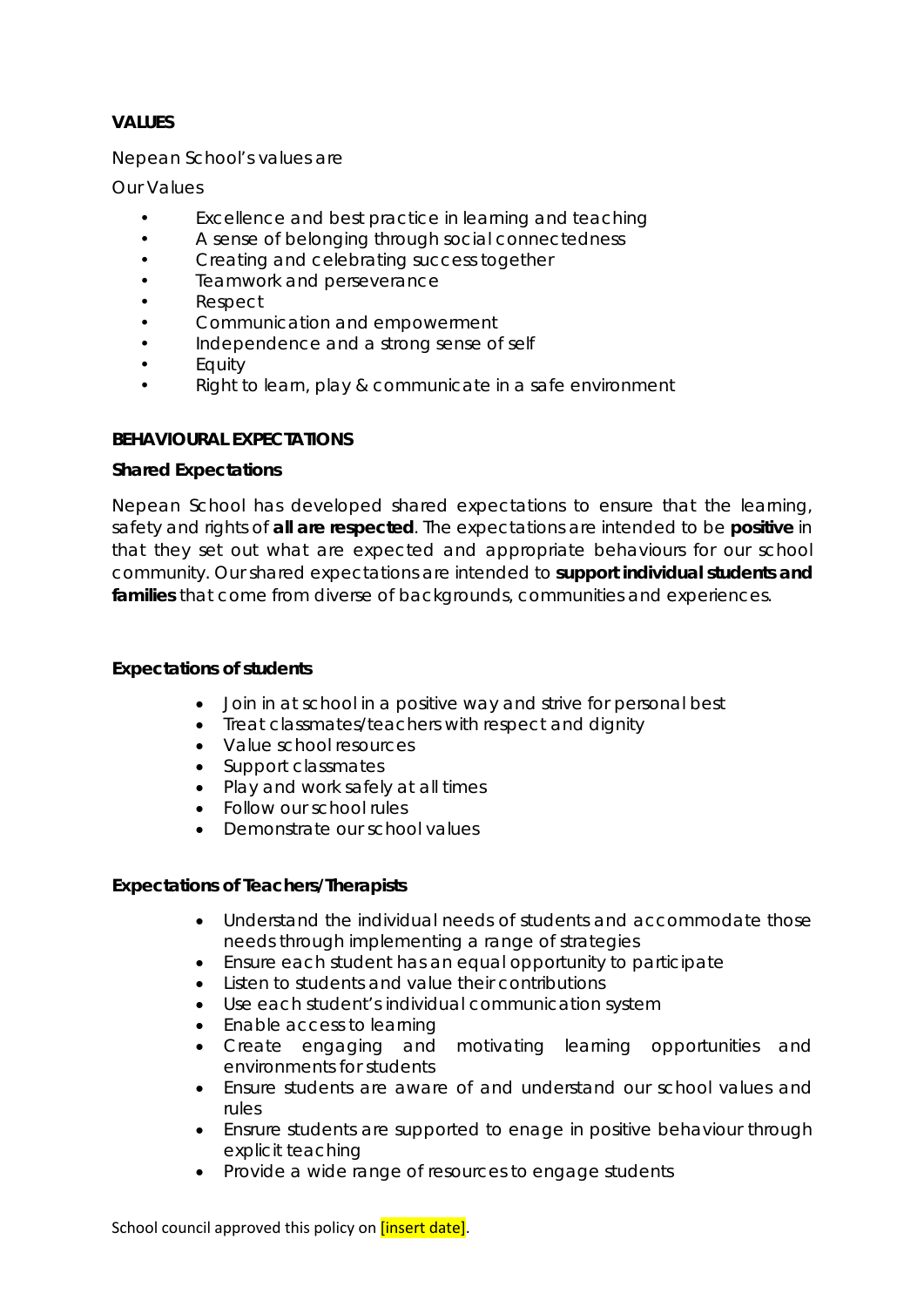- Collaborate with parents to support their child's learning
- Undertake Professional Learning activities
- Model our school values

## **Expectations of Principal**

- Provide leadership
- Ensure staff and students have the resources and equipment to assist them in the process of teaching and learning
- Make sure there is a quality Professional Learning Program in place for staff
- Create a whole culture inclusive of staff, students, families and the wider community

# **Expectations of Education Support Staff**

- Facilitate student learning under the guidance of teachers and therapists
- Understand the individual needs of students and accommodate those needs
- Listen to students and value their contributions
- Be a part of the school's professional leaning program
- Maintain confidentiality
- Model our school values
- Look after the cleanliness and order of classroom environments

## **Expectations of Parents/Carers**

- Support for their children attending the school
- Promote positive educational outcomes for their children
- Ensure their children are attending school whenever possible, including notifying when their child is absent , as this is a legal requirement
- Communicate clearly with the school about the needs of their children
- Cooperate with requests from the school

## **Expectations of Community members**

- Promote positive educational outcomes for all students
- Treat other members of the school community with respect
- Support school staff to maintain a safe and inclusive learning environment for all students
- Utilise the school's process for communication with staff and submitting complaints.

## **UNREASONABLE BEHAVIOURS**

Schools are not public places, and the Principal has the right to permit or deny entry to school grounds.